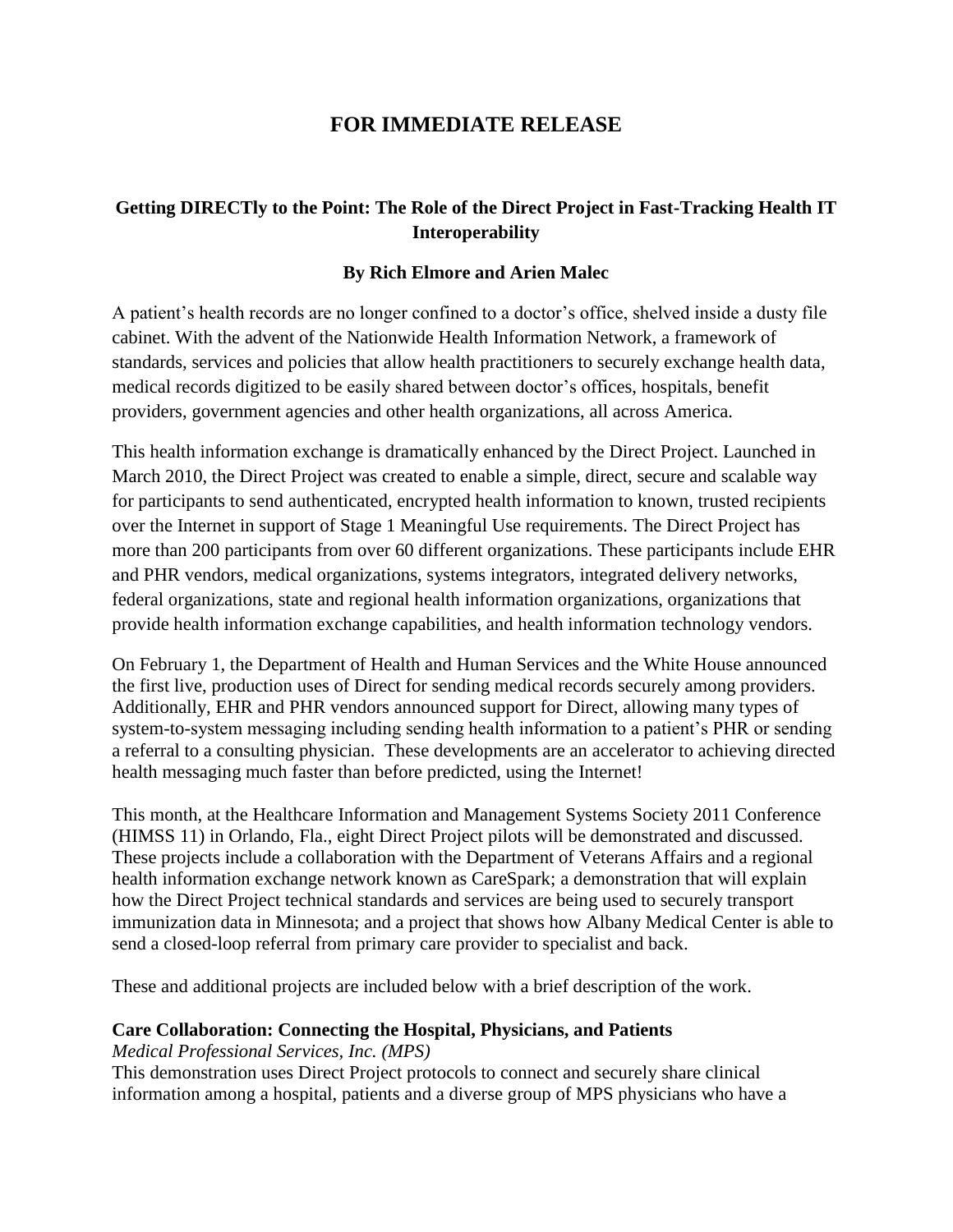heterogeneous set of health IT tools (ranging from e-mail only to fully functional EHRs), in support of Meaningful Use and improved collaboration and continuity of care. This demonstration will track information as it follows the following flow: a primary care provider refers patient to specialist including summary care record; the specialist sends a response back to the referring provider; and the physician sends summary of care record to the patient.

## **Consultation, Referral and Result Exchange through Direct Messaging**

## *Department of Veterans Affairs and CareSpark*

This demonstration illustrates the feasibility of utilizing the Direct Project constructs to enable secure messaging between a federal agency (Veterans Affairs), and a regional health information exchange network (CareSpark). This demonstration shows the secure, standards-based transmission of a referral for mammography from a VA medical center to a private sector provider clinic, and the reply from the private sector provider clinic with a text-based report. VA and CareSpark are using two Health Information Service Providers (HISPs) based on the Direct Project Reference Implementations (Java and C#) that are publicly available from the Office of the National Coordinator for Health IT (ONC).

## **Direct Exchange Using Certificate Authority Supporting Medical Home**

## *MedVirginia*

This project demonstrates the electronic exchange of clinical information and patient summary record using the Direct Project compliant MEDfx LIFESCAPE provider portal. The demonstration will show the secure exchange of referrals from providers using LIFESCAPE to MedVirginia-based care managers using MEDfx's Medical Home Information System with a patient summary record to support the fulfillment of Stage 1 Meaningful Use criteria. It will use both the Direct Project protocols and Nationwide Health Information Network/CONNECT for transport, integrated with the Verizon certificate authority and provider registry to define the circle of trust.

## **Hudson Valley Direct Project Supporting Care Coordination**

## *Albany Medical Center, Asthma and Allergy Associates of Westchester, Community Care Physicians, Institute for Family Health, Scarsdale Medical Group, LLP*

MedAllies, a Health Information Service Provider (HISP), has fully engaged clinicians throughout the Hudson Valley and their disparate EHR vendor partners to create a Direct Project that pushes critical clinical information across EHR systems to support care coordination and transitions of care, in a manner that is completely consistent with the clinicians' established EHR workflows. The project has focused on the common care transition episodes of patient discharge from hospital back to their primary care physician (PCP); and a consultation request from a PCP to a specialist, then the clinical consultation from the specialist back to the PCP.

## **Immunization Submission**

## *The Direct Project*

This demonstration will explain how the Direct Project technical standards and services are being used today to securely transport immunization data from Hennepin County Medical Center to the Minnesota Department of Health. To show the flexibility and possibilities of the Direct Project, an immunization submission workflow will be shown along with an optional ability to